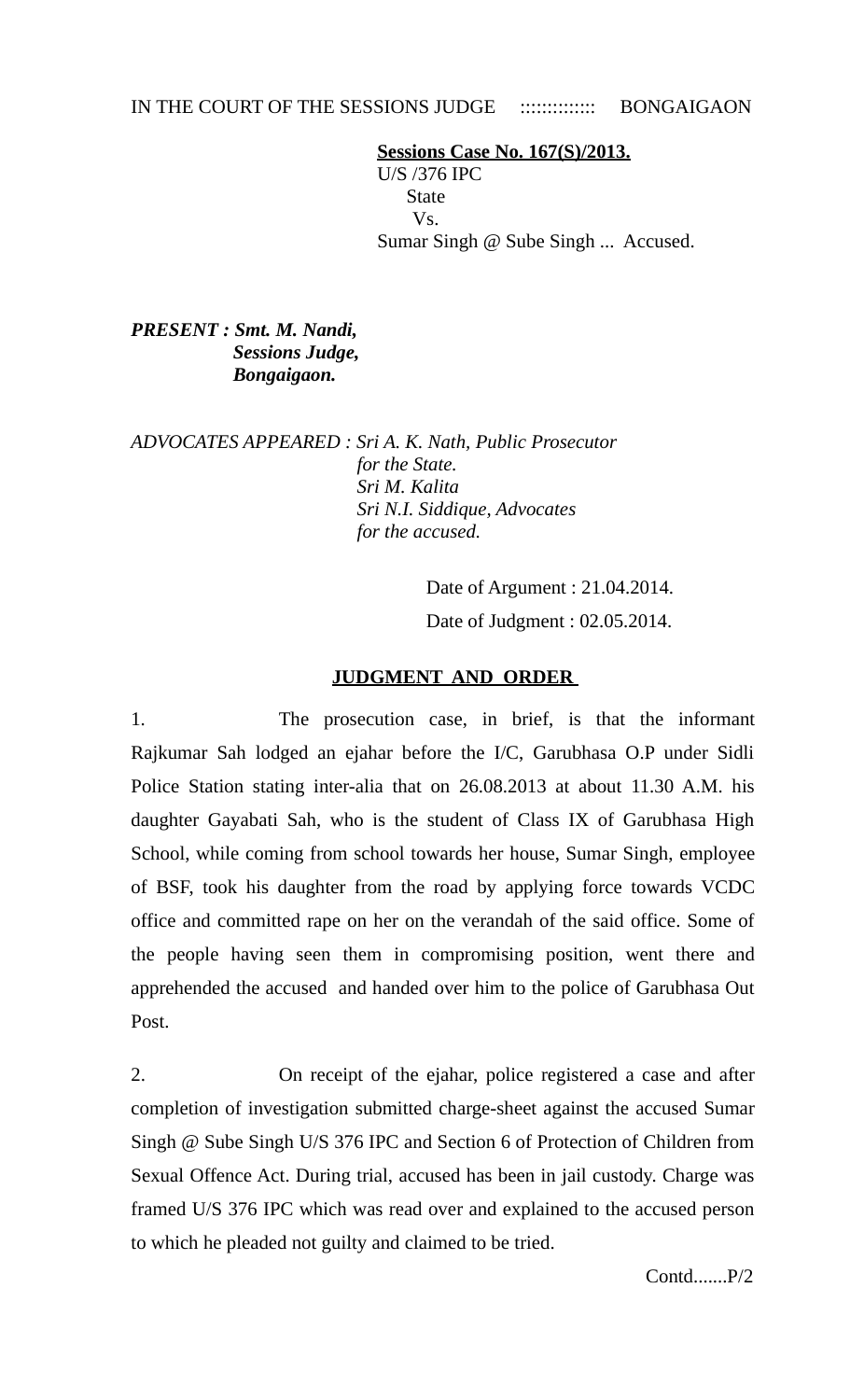:::2:::

3. In this case prosecution examined 13 (thirteen) witnesses and the defence examined none. The plea of defence is the plea of denial.

## 4. **Point for determination:**

*1. Whether the accused person on 27.08.2013 at about 11.30 AM in the verandah of VCDC office under Sidli P.S. has committed rape on Gayabati Sah and thereby committed an offence U/S 376 IPC ?*

## **DECISION AND REASONS THEREOF**

5. To arrive at just decision of the case, let me consider the evidence of the witnesses.

6. PW 1 is the informant Rajkumar Singh. He deposed in his evidence that his daughter Gayabati Sah is a student of Class IX and her age is 17 to 18 years. On the date of incident, he came to Bongaigaon at about 7 AM. At about 11 AM, his wife Medhia Devi informed him over phone and asked him to come home immediately. On receipt of the information, he immediately came home and found 60/70 persons in the courtyard. His wife stated that the accused dragged his daughter Gayabati to the office of VCDC and committed rape on her. Thereafter he lodged the ejahar vide Ext-1. His daughter was examined by police. Her statement was also recorded by the Magistrate. At present his daughter is studying in Class X.

In his cross-examination, PW 1 replied that the accused is a BSF employee and staying in BSF Camp adjacent to their house. He used to visit their house and his daughter Gayabati treated him as her elder brother. On the date of occurrence his daughter went to school but as she was not feeling well, she returned back home. But people suspected them to do some wrong acts and handed over the accused to police.

7. PW 2 is Medhia Devi, who is the mother of the victim. She deposed in her evidence that his daughter Gayabati Sah is a student of Class X. the occurrence took place about four months back. On that day, after taking Contd.......P/3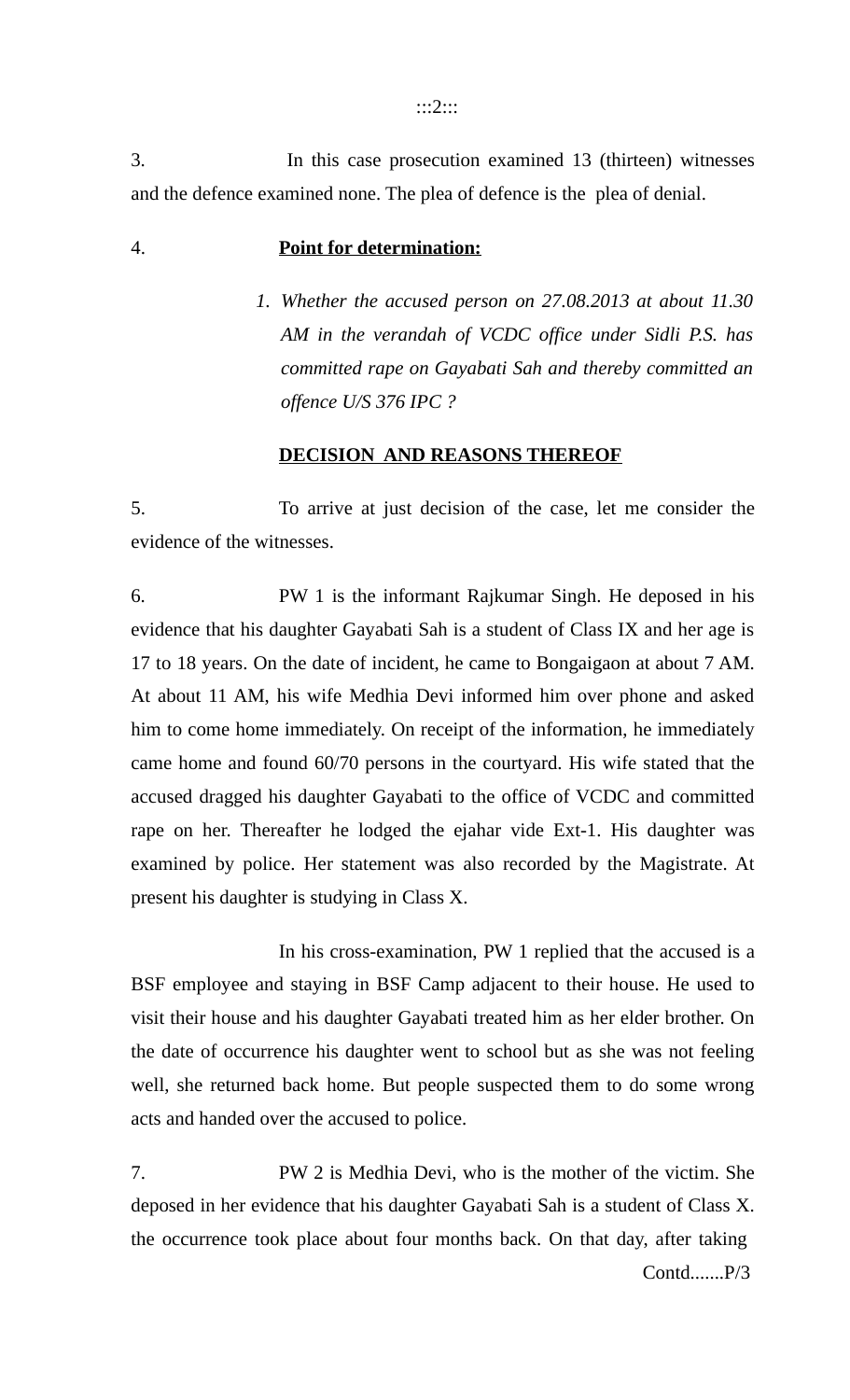permission from the School while she was returning back, she sat in the verandah of VCDC office. On that day the office was closed. The accused was also sitting with her. The people found them sitting on the verandah suspected them to do wrong acts and informed them and she informed her husband over phone.

In her cross-examination, PW 2 replied that the accused used to visit their house. The people of their village asked her husband to lodge the ejahar. The accused did not commit any wrong towards her daughter.

8. PW 3 is Rajeswar Wary. He deposed in her evidence that about five months back at about 11/12 AM, work of repairing was going on in the village community hall. He, Purna Brahma, Kamal Narzary were supervising the repairing work. At that time, they had seen the daughter of the informant Gayabati and the accused sitting on the verandah of VCDC office. Later on, the people went there and handed over the accused to police.

In his cross-examination, PW 3 replied that the VCDC office is situated in the market area. Police Station is adjacent to the VCDC office. The road was in front of the office. People used to go through the said road. On suspicion, the accused was taken to the police station.

9. PW 4 is Kamal Narzary and PW 5 is Purna Brahma. Both of them stated before the police when their statements were recorded U/S 161 CrPC that they had seen that the accused placing the victim on her lap committed sexual harassment towards her. But subsequently while they deposed before the Court, they did not support the case of prosecution. They stated before the Court that about 4/5 months back while they along with Rajeswar Wary were supervising the repairing work of Garubhasa community hall at about 11.30 AM, they found the accused and the daughter of the informant Gayabati sitting on the verandah of VCDC office and they had handed over the accused to the Police Station. Both PW 4 and 5 were declared hostile by the prosecution.

10. The victim was examined in the case as PW 6. She deposed Contd.....P/4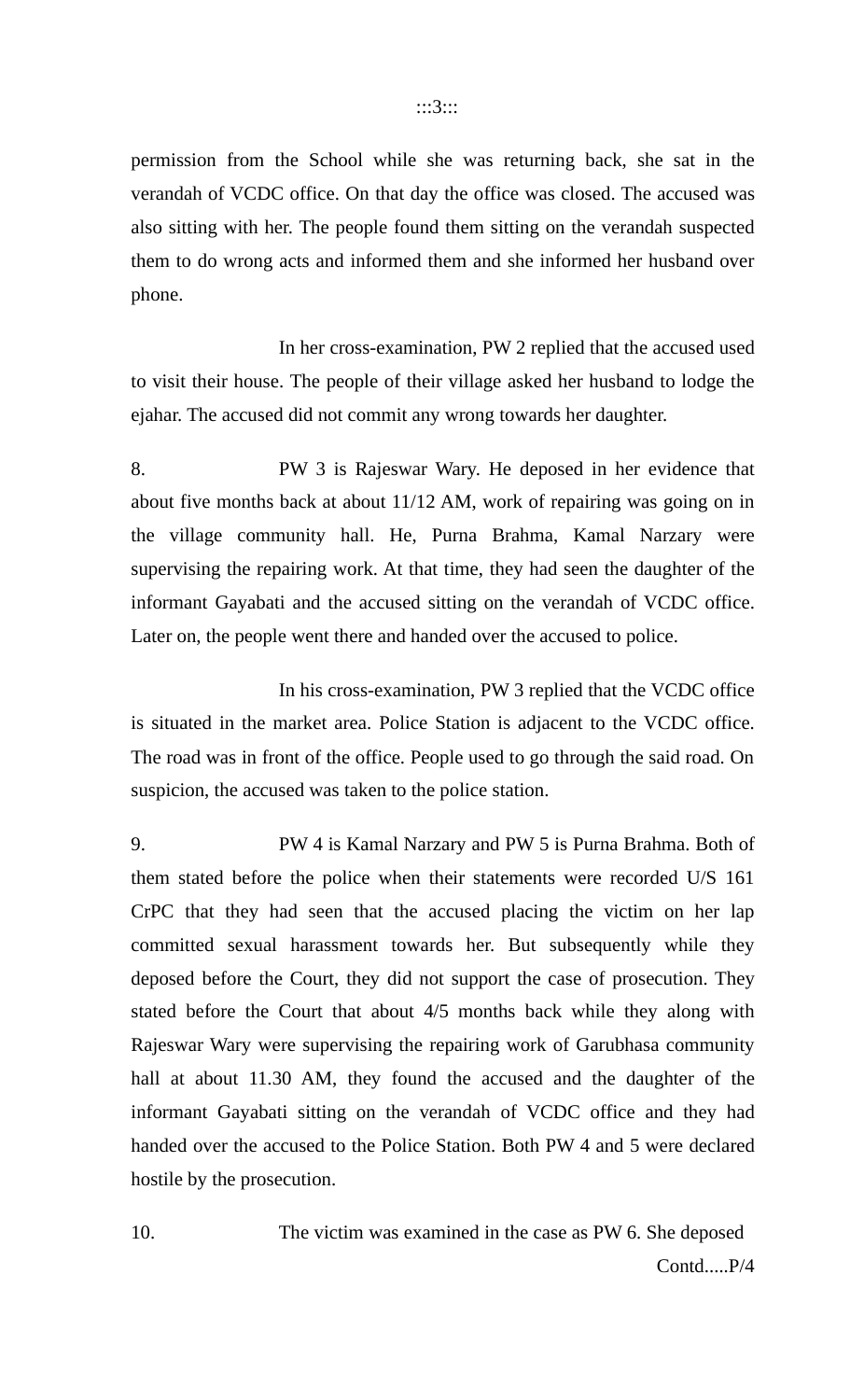in her evidence that the occurrence took place about 4/5 months back. At that time, she was studying in Class IX in Garubhasa High School. On the date of incident at about 9 AM, she went to the school. As she was not feeling well, at about 11 AM she took leave from the school authority and at the time of returning, she met the accused on the way and the accused expressed that as she was not feeling well, asked her to sit on the verandah of the VCDC office and accordingly, she accompanied the accused to the verandah of VCDC office wherein they were sitting for 10 minutes. While they were talking, the people of their village suspected them to do any wrong acts and handed over the accused to police. She was examined by the doctor. Her statement was recorded by the Magistrate.

In her cross-examination, PW 6 also replied that one BSF camp is established adjacent to their house wherein he accused was staying and the accused used to visit their house. She treated him as her elder brother. They have cordial relationship. The accused did not commit any misdeeds towards her.

11. After going through the evidence of aforesaid witnesses, it is seen that the informant lodged ejahar immediately after the incident alleging that the accused committed rape on his daughter Gayabati Sah. He was reported by his wife Medhia Devi but subsequently he denied the fact of lodging ejahar by allegation of commission of rape by the accused. Rather he replied in his cross-examination that he could not say what was written in the ejahar. He did not read over the same. He also could not recollect who wrote the ejahar. As the people of their village asked him to put signature, accordingly he put his signature. He also stated that the accused did not apply any force towards the victim. He hold her hand as the head of his daughter was feeling nausea. PW 2 Medhia Devi did not say anything about the commission of rape by the accused. The other witnesses (PW 3, 4  $\&$  5) also did not say anything. They stated before the police that they had seen the accused committing rape towards the victim but while deposed before the Court, did not support the prosecution case and PW 4 & 5 were declared hostile by the prosecution. The victim also did not say anything regarding commission of rape by the accused. But she Contd.....P/5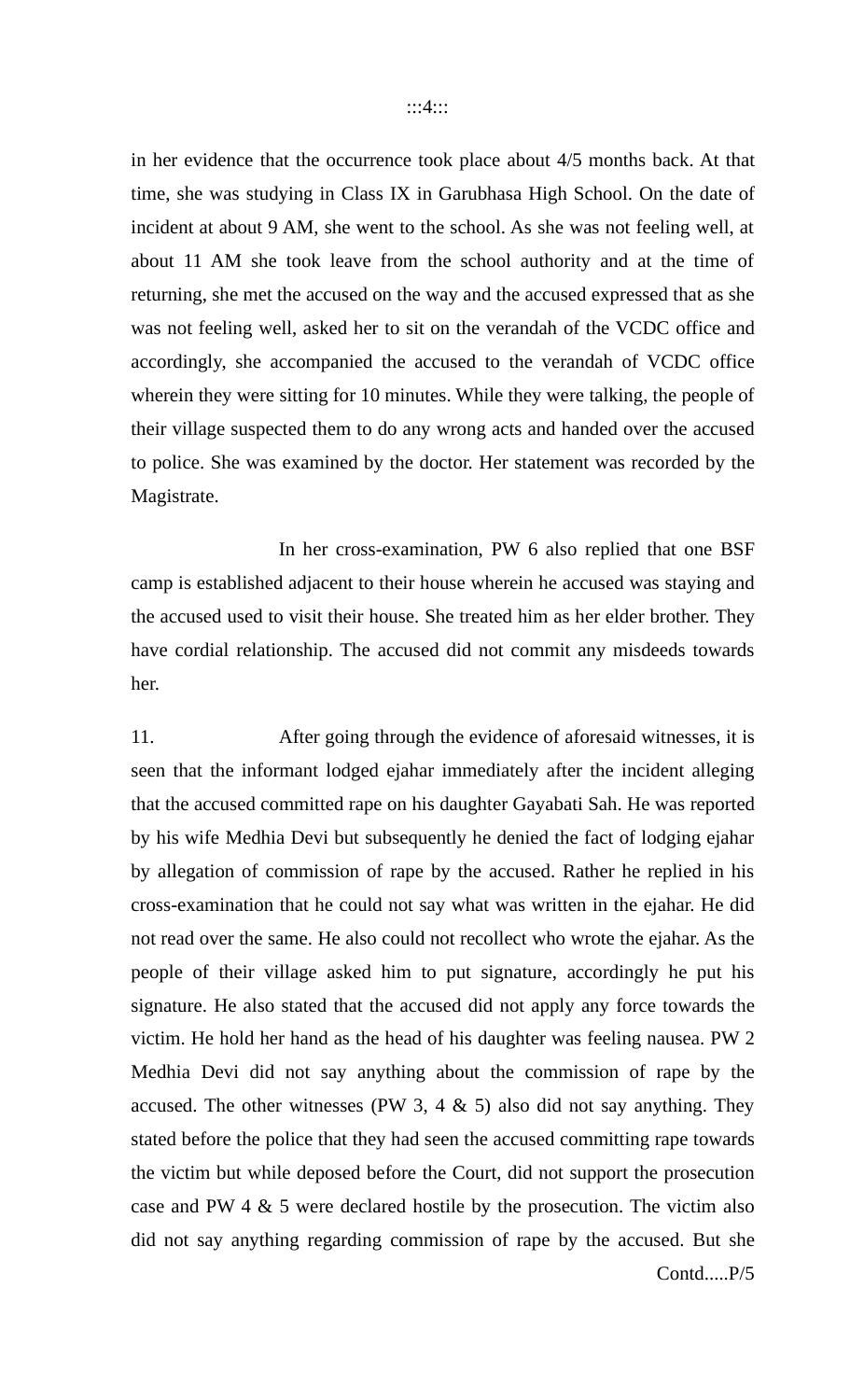:::5:::

stated before the Magistrate that the accused gagged her mouth, took her to the verandah of VCDC office and committed rape on her by lifting her wearing cloths.

12. Learned counsel for the accused has submitted that there is no single piece of substantive evidence suggesting the involvement of the accused in the commission of the alleged crime as there is no substantive evidence adduced during trial to be corroborated by the aforesaid auxiliary evidence recorded U/S 164 CrPC during investigation, as such, the statement recorded U/S 164 CrPC as a substantive piece of evidence is not tenable in any valid law.

13. In support of his submission, learned counsel placed reliance on some case laws:-

- (i) Abdul Kalam v. State of Tripura.
- (ii) Criminal Appeal 22(J)/2004 (Bijoy Majhi v. State of Assam)

14. In both the cases, it was observed that law is well settled that statement made U/S 164 CrPC is not a substantive evidence. The statement recorded U/S 164 CrPC not being substantive evidence, the same cannot be accepted as legal evidence to base conviction.

15. In the case of *Abdul Kalam v. State of Tripura*, it was held that in view of the proviso to Section 162(1) CrPC, no statement of any witness recorded by Police Officer during investigation of a criminal case can be used for any purpose during trial of that case save and except for the purpose of contradicting the said witness.

16. In the case of *Bulu Das v. State of Bihar reported in (1988) 8 SCC 130*, it was held that whatever previous statement of a witness was brought on record after declaring him hostile, the same cannot be treated as substantive piece of evidence.

17. In that view of the matter, the contradicted portion of the Contd.....P/6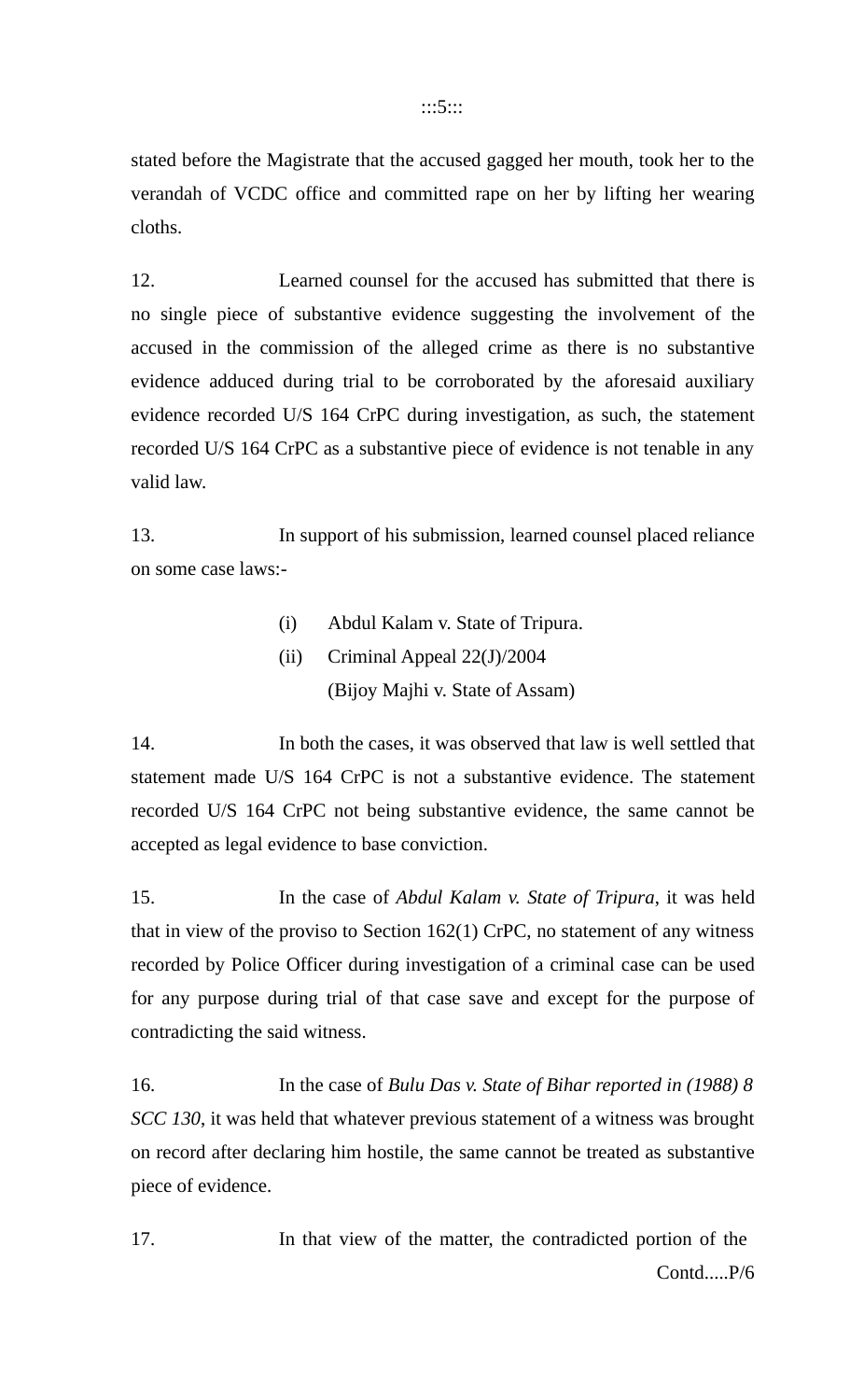statement recorded during investigation by the Investigating Officer though put on record, cannot be treated as substantive evidence and this can only be used to contradict the witness who allegedly made the statement. In view of the definition of 'evidence' available under Indian Evidence Act, the recorded statement of the witnesses during investigation even by the Magistrate cannot be treated to be a evidence during trial. It could at best be said the statements of any witness recorded by any Magistrate U/S 164 during investigation is auxiliary evidence either to contradict or to support the substantive evidence recorded during trial by the Court.

18. In the case in hand, there is no substantive evidence available during trial to implicate the accused in the commission of alleged offence. The statement recorded under Section 164 CrPC of the victim did not corroborate her evidence. According to her, she stated before the Magistrate implicating the accused as she was afraid of the police who asked her to tell before the Magistrate implicating the accused. The victim clearly replied in her cross-examination that the accused did not commit any bad acts towards her and she did not state before the police that accused committed any bad acts to her. On careful examination of the entire case record, it appears that there is no single piece of substantive evidence suggesting the involvement of the accused in the commission of the alleged crime. As such, there is no substantive evidence adduced during trial to be corroborated by the aforesaid auxiliary evidence recorded U/S 164 CrPC during investigation. As such, the statement recorded U/S 164 CrPC cannot be taken into consideration.

19. According to the learned counsel, direct or circumstantial evidence including the medical evidence does not prove conclusively the guilt of the accused. To constitute rape, it must be proved that some part of the male organ of the accused should have gone into the girl's genital, no matter how little and the only thing to be ascertained is whether the private part of the male accused entered into the private part of the girl or not. It is not essential that the hymen should be ruptured provided it is established that there was penetration even though partial. It is also submitted that seminal emission is not necessary to establish the offence of rape and what is necessary is that there must be Contd.....P/7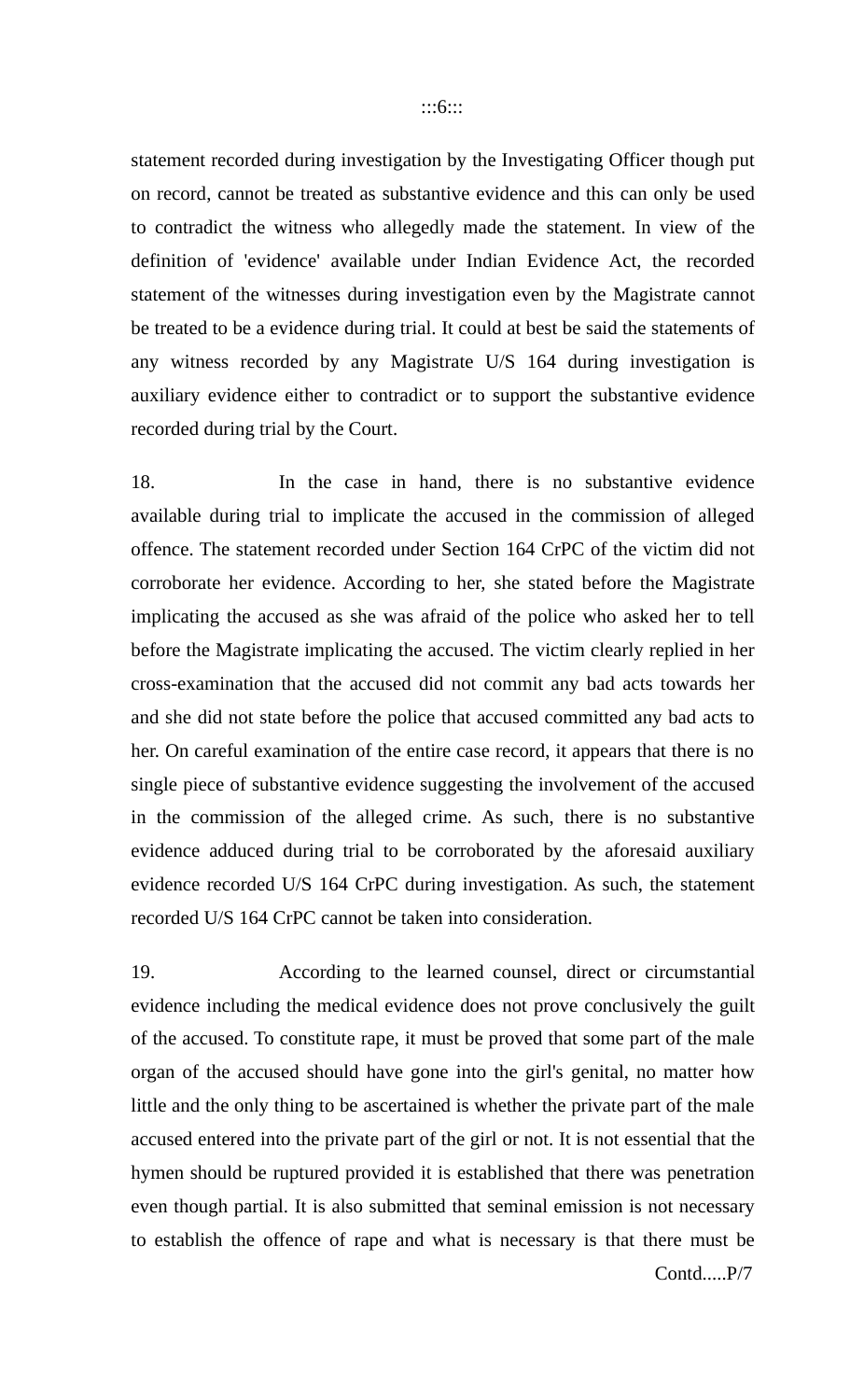penetration.

20. It is noticed that at the time of incident, the accused was staying in the BSF camp adjacent to the house of the informant. He used to visit the house of the informant. As such, there was intimacy with the family and the victim treated the accused as her elder brother. None of the witnesses had stated that they had seen accused committed rape or inserting his male organ in the female genital of the minor girl. The mother of the child also denied that she had stated to police the fact that she informed the matter to her husband about the incident of rape by the accused on her daughter.

21. Doctor Minakshi Kalita was examined in the case as PW 7. She deposed in her evidence that on 27.08.2013 she was posted at Bongaigaon Civil Hospital. On that day at about 7.45 PM, she examined Gayabati Sah, 14 years, female identified by Alia Khatoon, Home-guard and Meghia Devi, mother of the victim.

No injury mark seen on her body. Hymen tear present at 6 O'clock position. Echymosis and tenderness present on lower part of vagina. The age of the victim is in between 16 to 20 years. Doctor also opined that no opinion can be given whether she is raped or not. Her age is between 16 to 20 years.

In her cross-examination, PW 7 replied that the age mentioned as 16 to 20 years means the victim may be 20 years of age.

22. From the evidence of the Doctor, it is seen that the victim may not be a minor girl at the time of incident. Echymosis or tenderness may be present due to rubbing or any other reason.

23. In the case of *Chander Dv Rai v. State 2009(1) JCC 67* and *Dhanpal v. State by Public Prosecutor, Madras 2009d(4) JCC 2914*, it was held that if there is no evidence to show conclusively that the girl child was raped and if two reasonable or plausible view can be reached, one that leads to acquittal and the other to conviction, the Court must rule in favour of the accused.